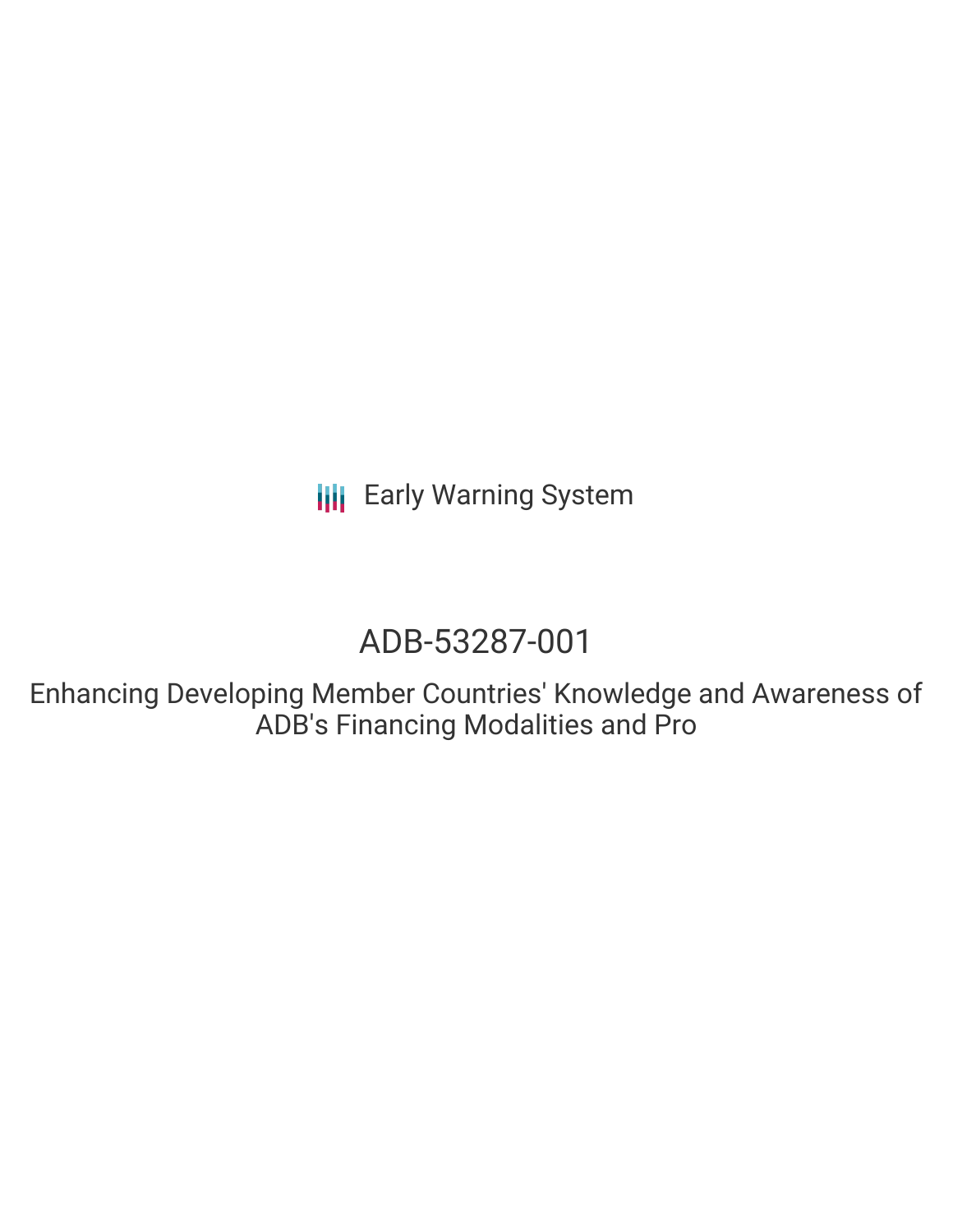

## Early Warning System ADB-53287-001

Enhancing Developing Member Countries' Knowledge and Awareness of ADB's Financing Modalities and Pro

#### **Quick Facts**

| <b>Specific Location</b>       | Regional                     |
|--------------------------------|------------------------------|
| <b>Financial Institutions</b>  | Asian Development Bank (ADB) |
| <b>Status</b>                  | Active                       |
| <b>Bank Risk Rating</b>        | U                            |
| <b>Voting Date</b>             | 2019-07-03                   |
| <b>Sectors</b>                 | Law and Government           |
| <b>Investment Type(s)</b>      | Grant                        |
| <b>Investment Amount (USD)</b> | $$0.23$ million              |
| <b>Project Cost (USD)</b>      | $$0.23$ million              |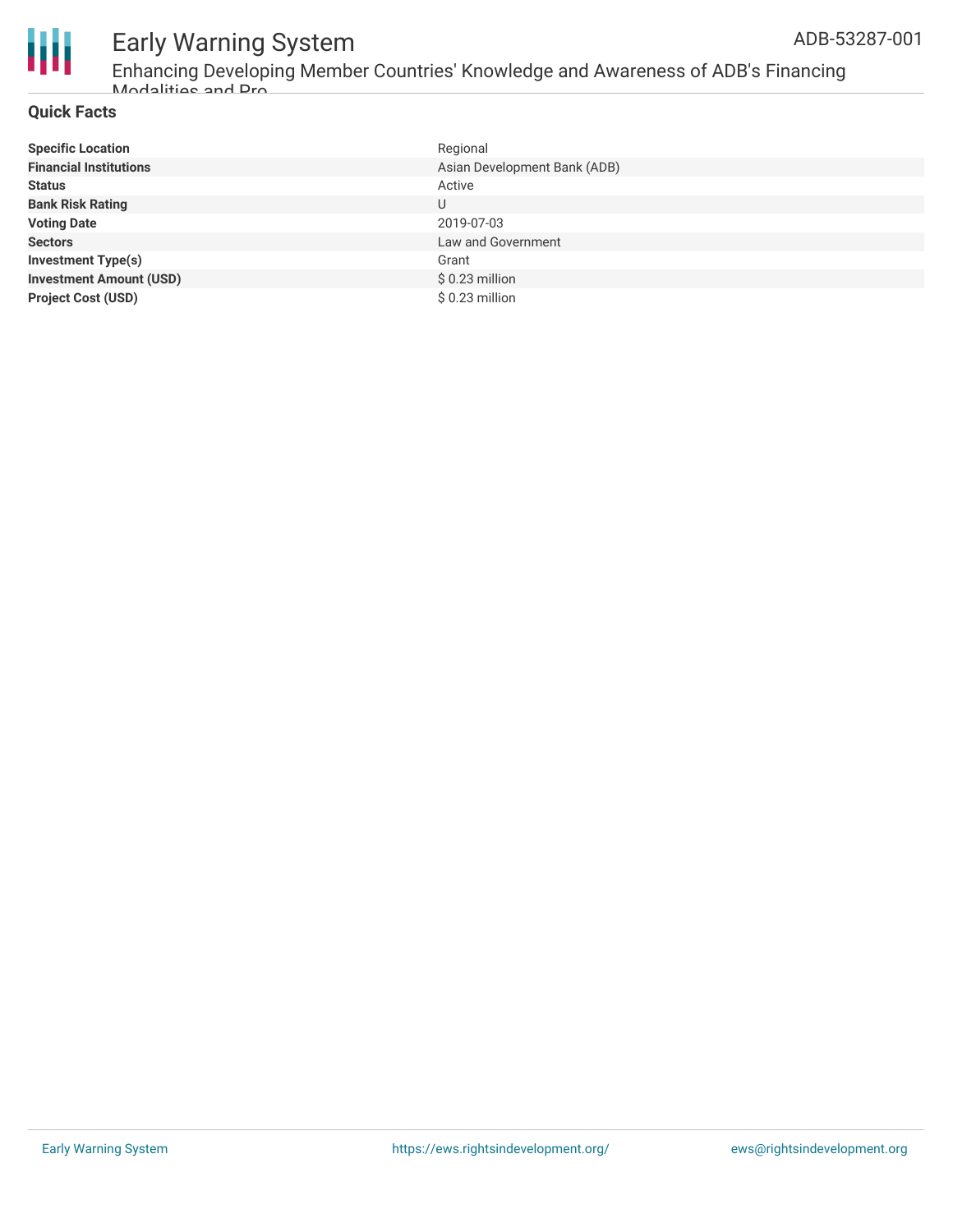

### Early Warning System Enhancing Developing Member Countries' Knowledge and Awareness of ADB's Financing Modalities and Dro

#### **Project Description**

According to the project document, the Technical Assistance (TA) aligns with ADB''s strategic direction of strengthening the institutional capacity of Developing Member Countries (DMCs) to enhance their ability to address development issues and deliver projects, as articulated in Strategy 2030. The outcome of the TA will be knowledge and awareness of government officials on ADB's financing modalities applied.

To achieve the outcome, the TA plans to complete the following outputs:

- 1) Knowledge and awareness of government officials on ADB's lending modalities and products enhanced, and
- 2) Quality learning materials produced and disseminated.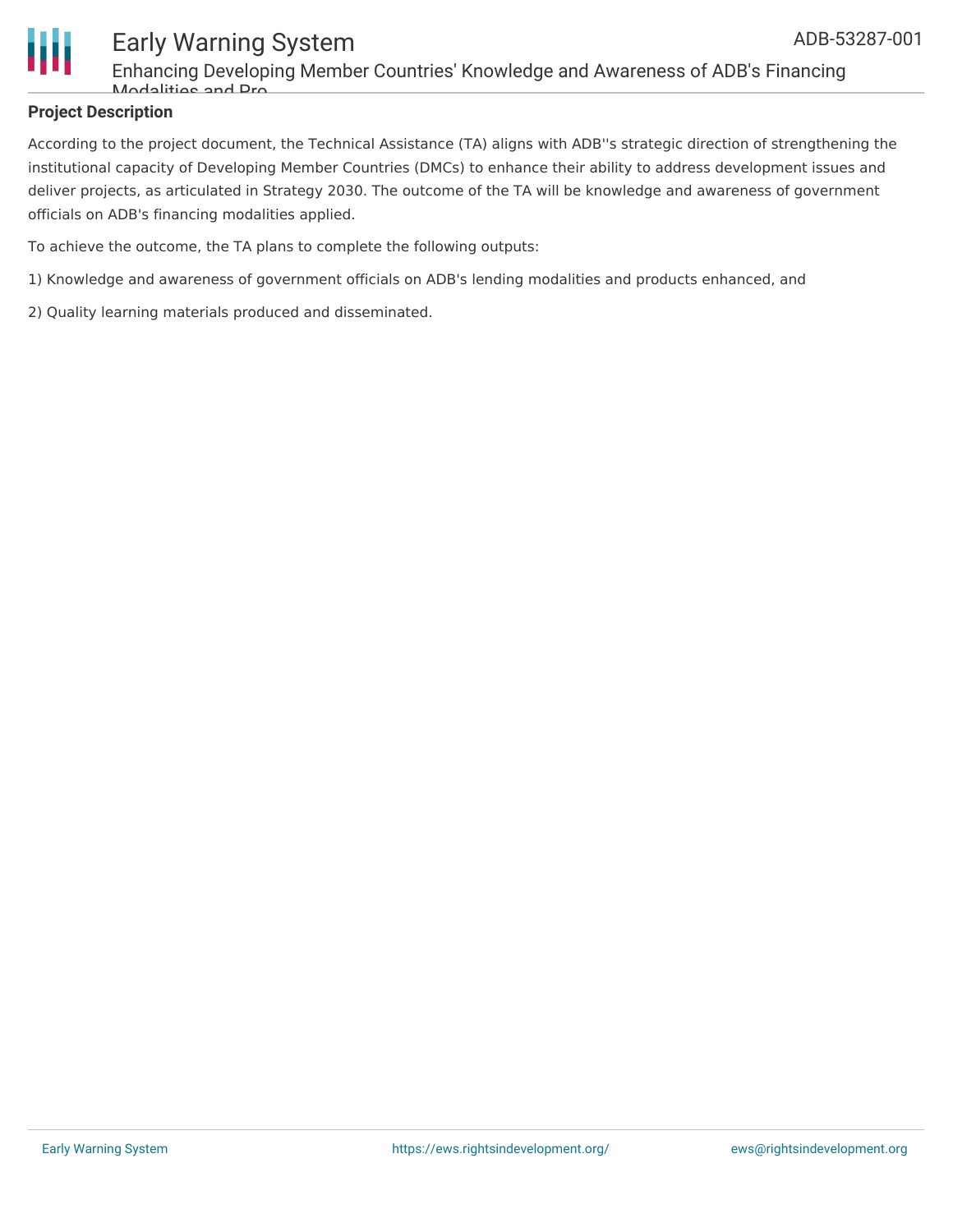

### Early Warning System Enhancing Developing Member Countries' Knowledge and Awareness of ADB's Financing Modalities and Pro

#### **Investment Description**

Asian Development Bank (ADB)

Technical Assistance Special Fund (ADB) US\$ 0.23 million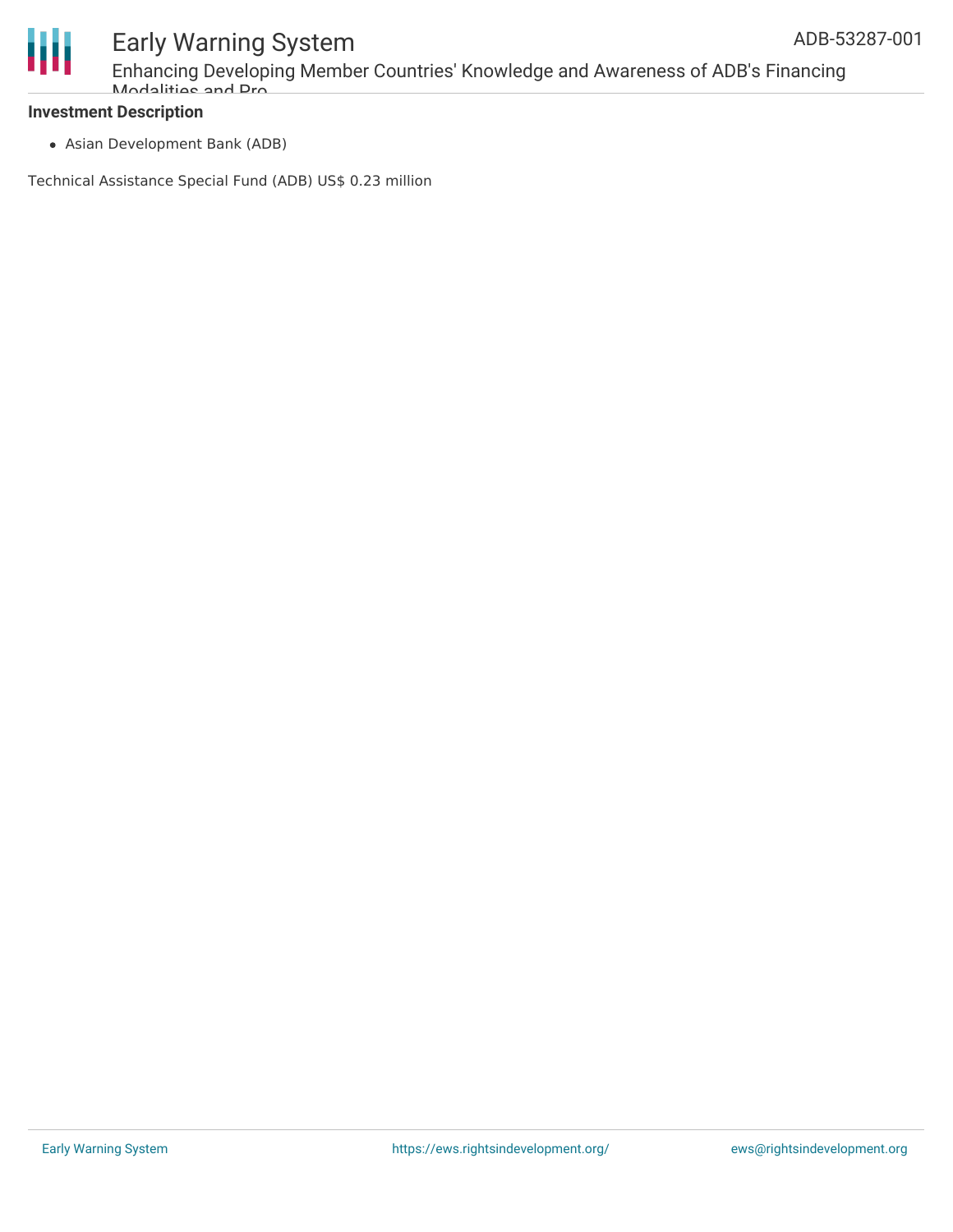

# Early Warning System

Enhancing Developing Member Countries' Knowledge and Awareness of ADB's Financing Modalities and Pro

#### **Contact Information**

**Responsible ADB Department** Strategy and Policy Department

**Responsible ADB Division** SPBP

**Executing Agencies**

**Asian Development Bank** 6 ADB Avenue, Mandaluyong City 1550, Philippines

#### **ACCOUNTABILITY MECHANISM OF ADB**

The Accountability Mechanism is an independent complaint mechanism and fact-finding body for people who believe they are likely to be, or have been, adversely affected by an Asian Development Bank-financed project. If you submit a complaint to the Accountability Mechanism, they may investigate to assess whether the Asian Development Bank is following its own policies and procedures for preventing harm to people or the environment. You can learn more about the Accountability Mechanism and how to file a complaint at: http://www.adb.org/site/accountability-mechanism/main